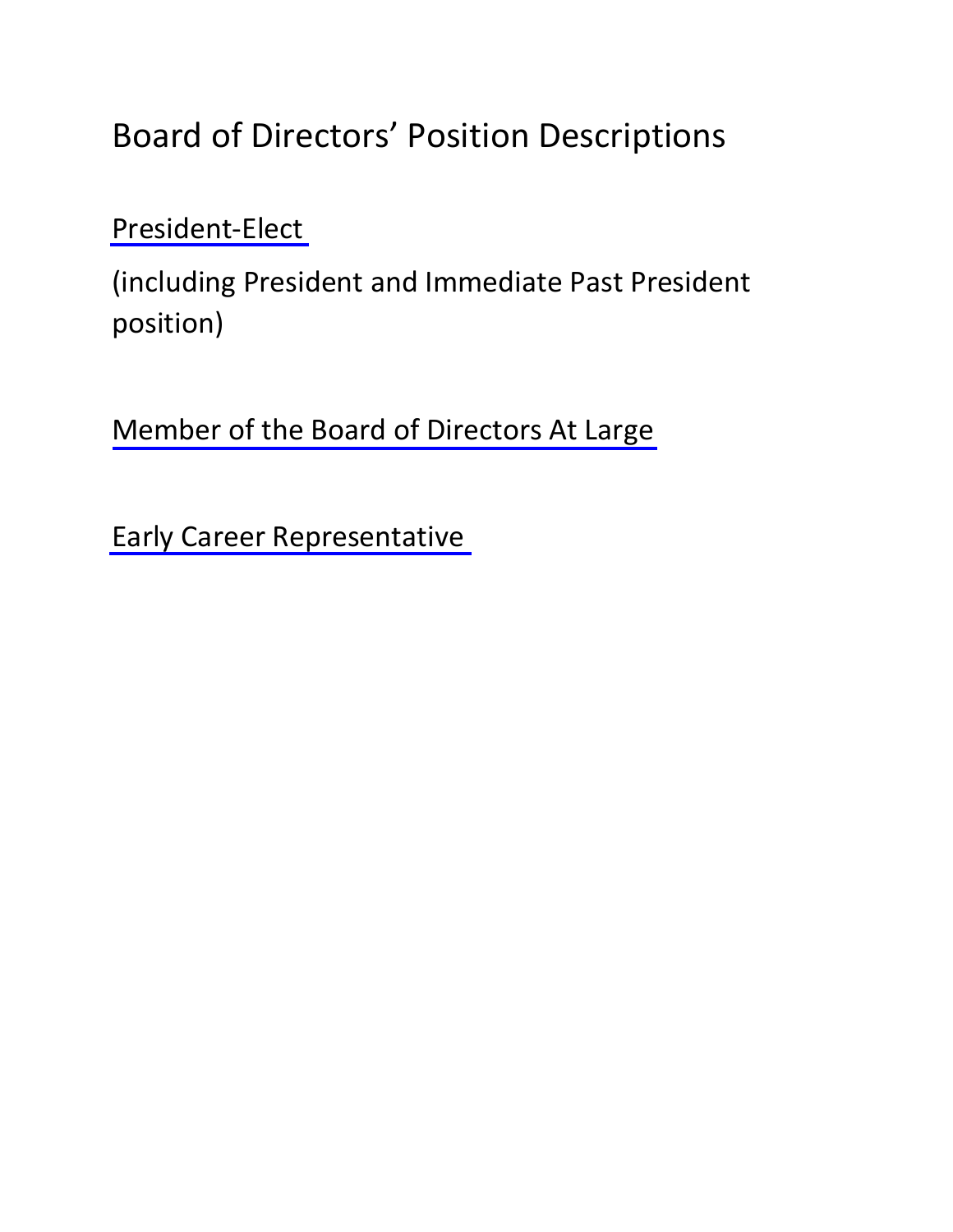<span id="page-1-0"></span>

# **Position: President-Elect**

### **Term**: **Three Years (including President and Immediate Past President positions)**

### **Eligibility Criteria for President-Elect:**

- Active member in good standing consecutively for the past five years and recognized as a leader in the field of endocrinology.
- Candidates should have demonstrated leadership skills and familiarity with Society priorities.
- Candidates must possess the following board-approved competencies that will support their responsibilities: organizational knowledge and stewardship; strategic thinking and leadership; communication; and collaboration.

**Major Responsibilities of the President-Elect:** To embrace the Society's mission, vision, and Strategic Plan and provide leadership in their effective implementation and ongoing assessment; to serve as spokesperson, ambassador, and representative of the Endocrine Society as follows:

- Serve as a member on the following committees: Board of Directors, Executive Committee, Performance and Compensation Steering Committee, and ex-officio (non-voting) member of the Finance & Audit and Publications Committees.
- Appoint committee members for vacancies occurring in his/her year as President-Elect.
- Contribute to the Society's achievement of its Strategic Plan (SP) by participating in an annual discussion on SP priorities, ensuring the Board consistently conducts environmental scanning and looks for trends and potential opportunities.
- Play a role as consensus builder on internal and external issues facing members and the Society.
- Work closely with the Chief Executive Officer and the Executive Committee to ensure the effective operation of the governance-staff partnership.

**Expected Time Commitment:** The President-Elect position will require approximately 27-28 days of physical presence at meetings.

The President-Elect is expected to participate in the following meetings/conference calls during his/her term as follows:

- All in-person meetings of the Board of Directors (3), as well as any specially called meetings or conference calls as appropriate.
- Conference calls with staff, bi-weekly or as frequent as needed.
- Committee appointments conference calls, totaling approximately one day.
- Executive Committee meetings (as needed), conference calls, and one in-person Performance and Compensation Committee meeting.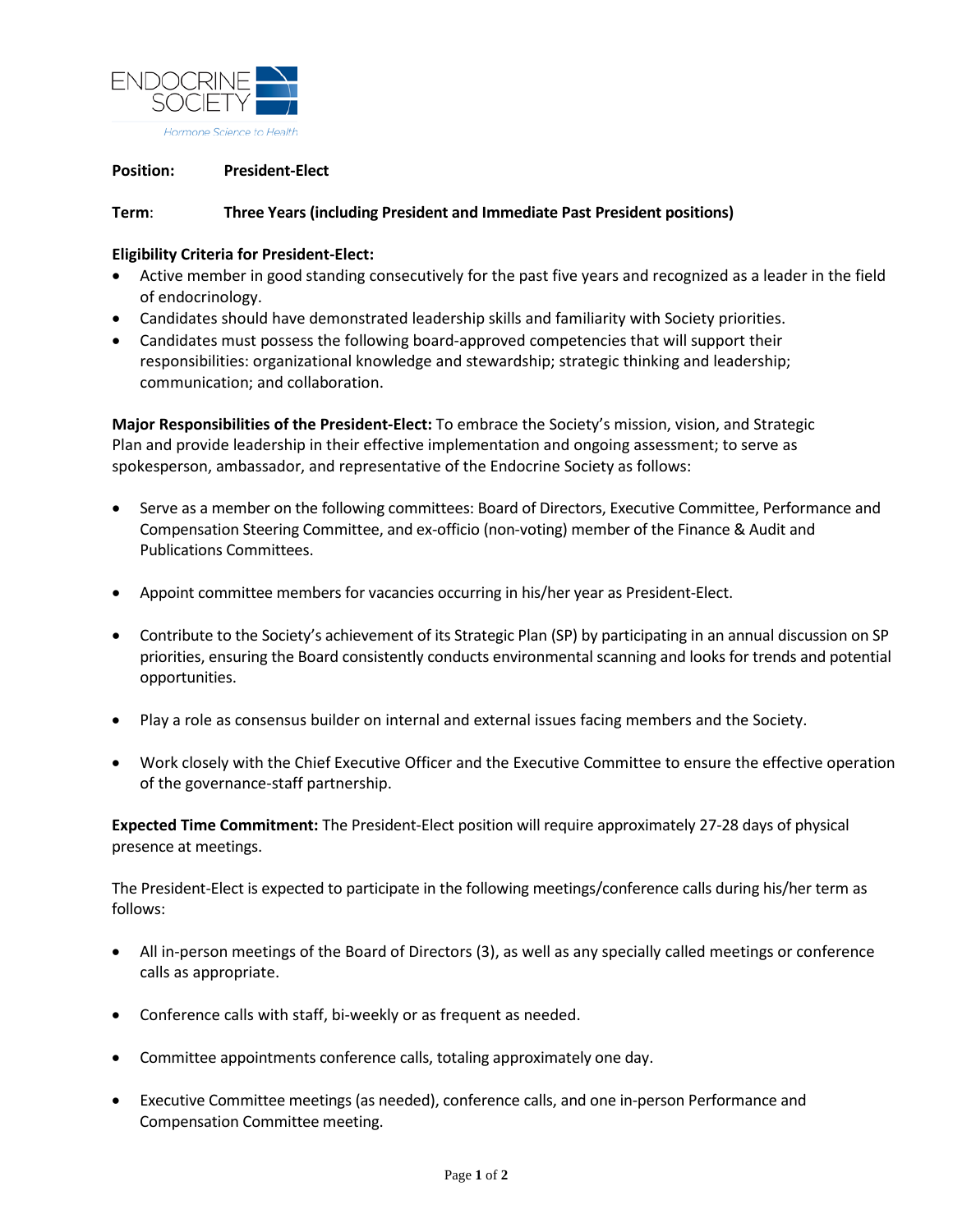- Endocrine Society Annual Meeting, ENDO.
- Finance & Audit Committee meetings (3 per year) and quarterly conference calls.
- Publications Committee meetings and conference calls as appropriate.
- Capitol Hill visits (approximately 2 per year) and other meetings with key policy makers as needed (if possible, not mandatory).

# **Additional requirements for Presidential Officers:**

Additional restrictions apply to Presidential Officers to ensure a clear separation between their roles as Society officers and their scientific/medical expertise, as follows:

1) Invited medical/scientific presentations, public speaking engagements, and press interviews:

During the three years as a Presidential Officer, he/she should provide complete disclosure at the beginning of each presentation to separate his/her role as Society officer from his/her scientific/medical expertise. For example, the disclosure could include a statement as follows: The following presentation represents my research/medical opinion and does not represent the views of the Endocrine Society in my role as President (or President-Elect or Immediate Past President as appropriate). If applicable the disclosure statement should include his/her current grant funding, membership on Advisory Boards, and relationships with Pharma. The content of the Presidential Officer's talk also should reflect the Officer's own work and expertise; however, presentations made in both US and international venues should abide by ACCME rules, and industry prepared slides (with or without a Pharma identification logo) should not be included in the presentations. Finally, in response to questions from the audience he/she also should clearly separate their role as Society Officer from their scientific/medical expertise.

2) Honoraria from commercial organizations including biomedical companies including Pharma:

During the three years corresponding to their position as a Society presidential officer, honoraria should not be accepted from commercial organizations.

3) Presidential Officers who have relevant financial relationships with biomedical companies including Pharma (as described in ES disclosures statements) should anticipate that the ES leadership will work with the officer to develop a formal plan to address any apparent conflict of interest. For this reason, all nominees interested in being considered for the President-Elect position will be asked to submit their updated conflict of interest statement at the time they submit their nomination packet.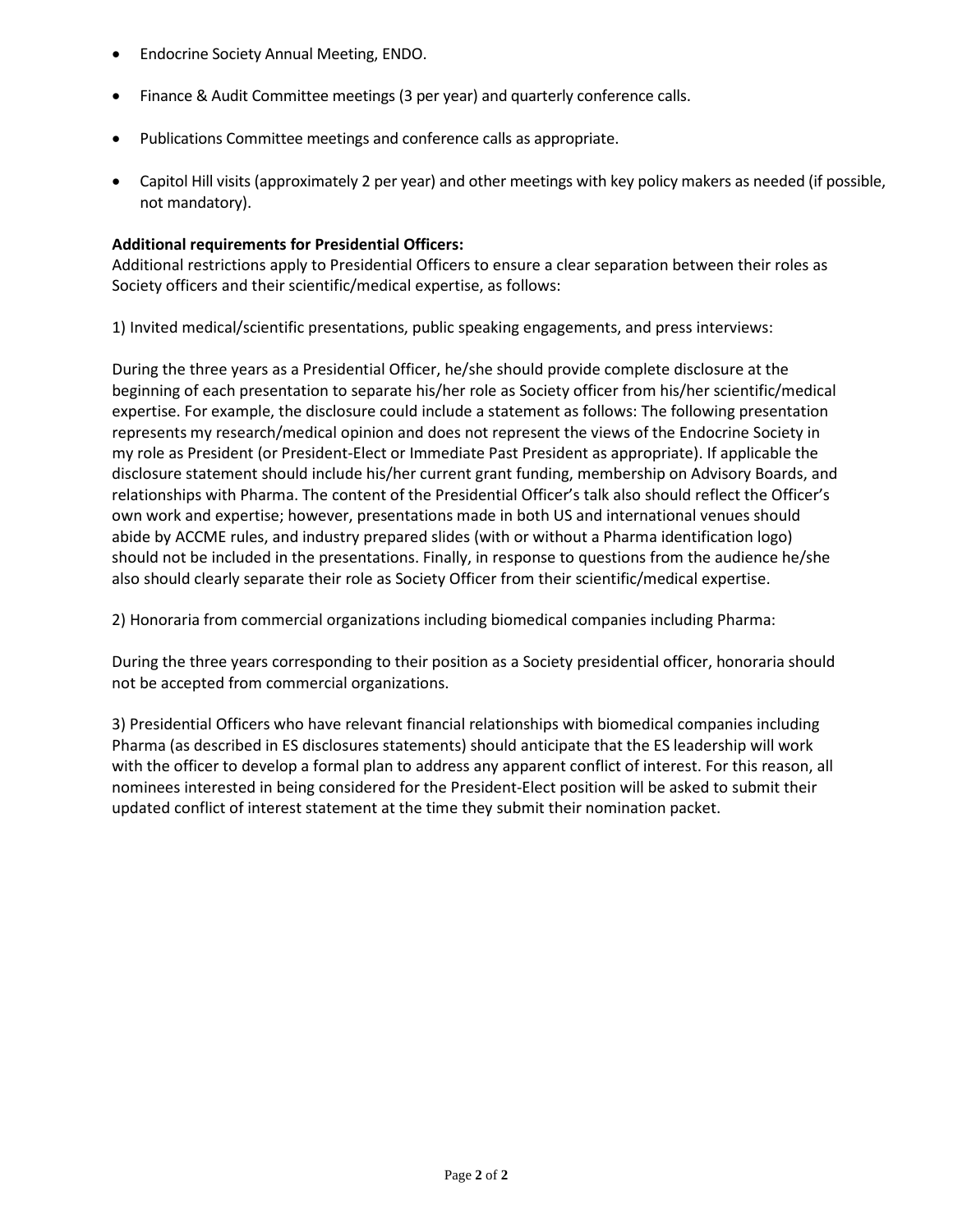

### **Position: President**

# **Term**: **Three Years (including President-Elect and Immediate Past President positions)**

**Major Responsibilities of the President:** To embrace the Society's mission, vision, and Strategic Plan and provide leadership in their effective implementation and ongoing assessment; to preside over the Board of Directors and to provide leadership and consensus building; to serve as spokesperson, ambassador, and representative of the Endocrine Society.

- Serve on the following committees: Chair of the Board of Directors and the Executive Committee, member of the Performance and Compensation Steering Committee, and an ex-officio member of the Finance & Audit and Publications Committees.
- Carry out all responsibilities set forth in the Society Bylaws.
- Contribute to the Society's achievement of its Strategic Plan (SP) by leading an annual discussion on SP priorities, ensuring the Board consistently conducts environmental scanning and looks for trends and potential opportunities.
- Play a lead role as consensus builder on internal and external issues facing members and the Society.
- Work closely with the Chief Executive Officer and the Executive Committee to ensure the effective operation of the governance-staff partnership.

**Expected Time Commitment:** The President position will require approximately -27-28 days of physical presence at meetings.

The President is expected to participate in the following meetings/conference calls during his/her term:

- All in-person meetings of the Board of Directors (3), as well as any specially called meetings or conference calls as appropriate
- Conference calls with staff, bi-weekly or as frequent as needed.
- Executive Committee meetings (as needed), conference calls, and one in-person Performance and Compensation Committee meeting.
- Endocrine Society Annual Meeting, ENDO.
- Annual Meeting Steering Committee meeting to contribute ideas in the planning of the ENDO meeting for his/her presidential year
- Finance & Audit Committee meetings (3 per year) and quarterly conference calls.
- Publications Committee meetings and conference calls as appropriate.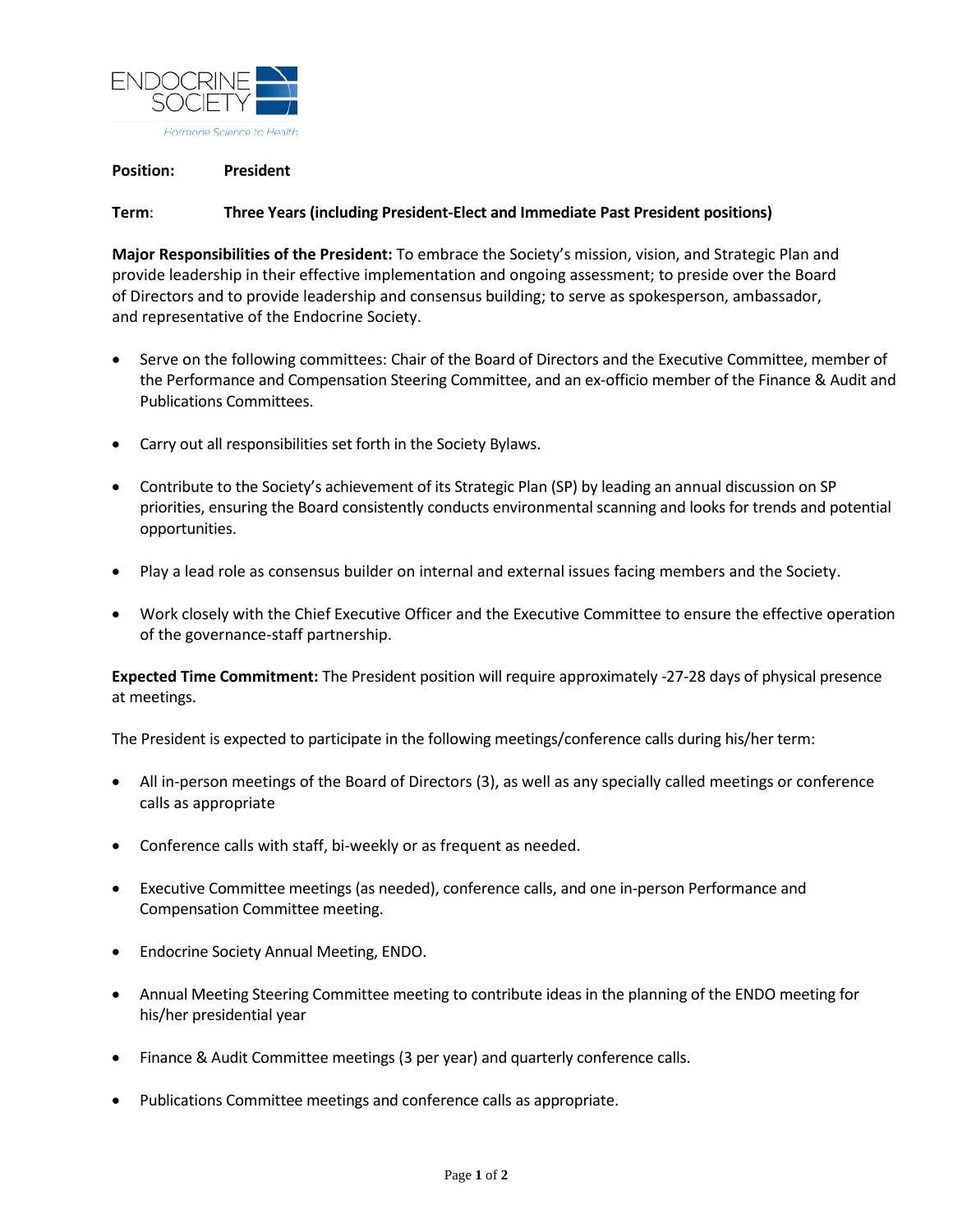- Capitol Hill visits (approximately 2 per year) and other meetings with key policy makers as needed (ideal, but not mandatory).
- Represent the Society in international meetings if schedule permits.

# **Additional requirements for Presidential Officers:**

Additional restrictions apply to Presidential Officers to ensure a clear separation between their roles as Society officers and their scientific/medical expertise.

1) Invited medical/scientific presentations, public speaking engagements, and press interviews:

During the three years as a Presidential Officer, he/she should provide complete disclosure at the beginning of each presentation to separate his/her role as Society officer from his/her scientific/medical expertise. For example, the disclosure could include a statement as follows: The following presentation represents my research/medical opinion and does not represent the views of the Endocrine Society in my role as President (or President-Elect or Immediate Past President as appropriate). If applicable the disclosure statement should include his/her current grant funding, membership on Advisory Boards, and relationships with Pharma. The content of the Presidential Officer's talk also should reflect the Officer's own work and expertise; however, presentations made in both US and international venues should abide by ACCME rules, and industry prepared slides (with or without a Pharma identification logo) should not be included in the presentations. Finally, in response to questions from the audience he/she also should clearly separate their role as Society Officer from their scientific/medical expertise.

2) Honoraria from commercial organizations including biomedical companies including Pharma:

During the three years corresponding to their position as a Society presidential officer, honoraria should not be accepted from commercial organizations.

3) Presidential Officers who have relevant financial relationships with biomedical companies including Pharma (as described in ES disclosures statements) should anticipate that the ES leadership will work with the officer to develop a formal plan to address any apparent conflict of interest. For this reason, all nominees interested in being considered for the President-Elect position will be asked to submit their updated conflict of interest statement at the time they submit their nomination packet.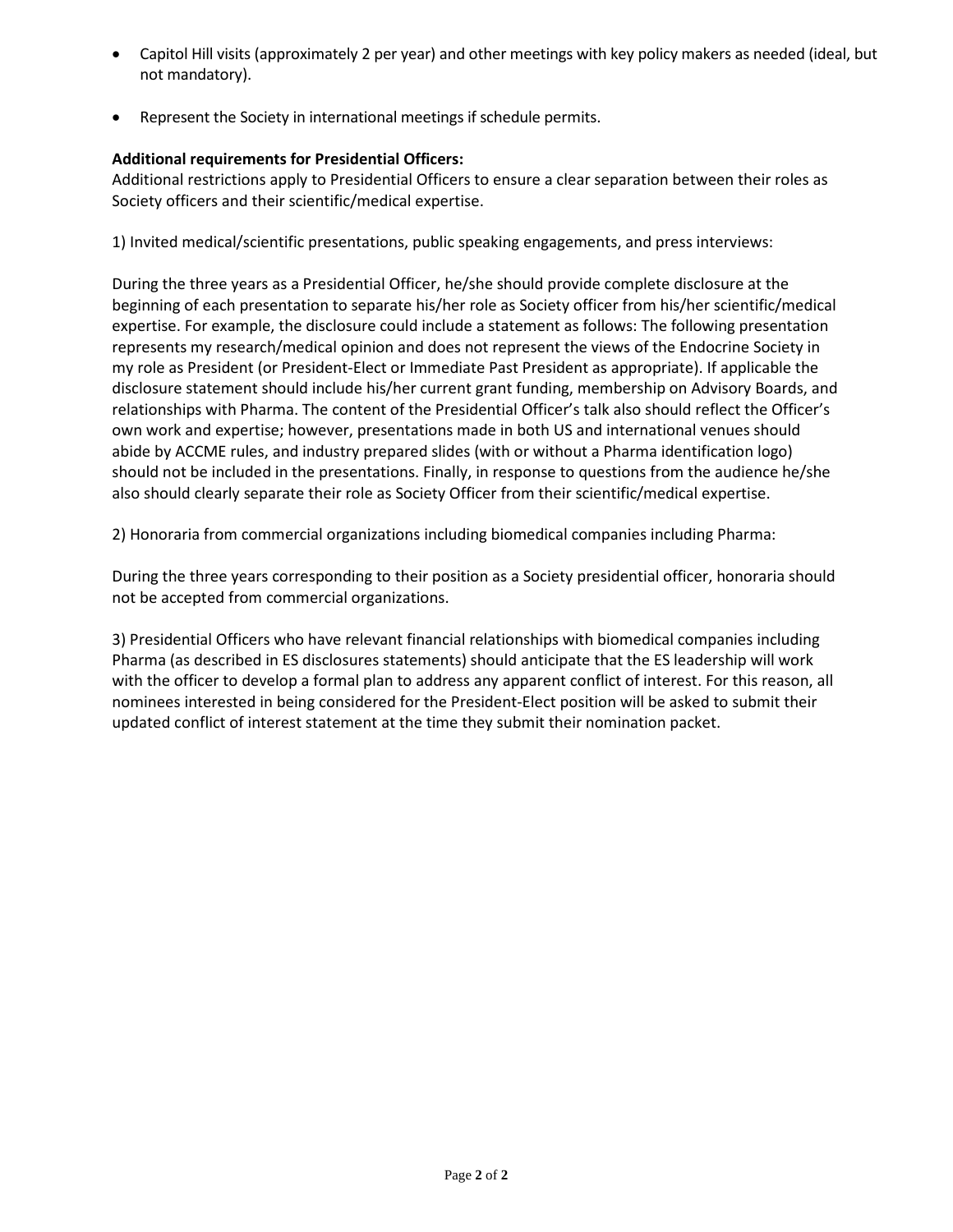

# **Position: Immediate Past President**

### **Term**: **Three Years (including President-Elect and President positions)**

**Major Responsibilities of the Immediate Past President:** To embrace the Society's mission, vision, and Strategic Plan and support its effective implementation and assessment; to serve on the Board of Directors and provide leadership; to serve as spokesperson, ambassador, and representative of the Endocrine Society as follows:

- Serve on the following committees: Board of Directors, Executive Committee, Performance and Compensation Steering Committee, and *ex-officio* member (non-voting) Laureate Awards Committee.
- Contribute to the Society's achievement of its Strategic Plan (SP) by participating in discussions on SP priorities, ensuring the Board regularly conducts environmental scanning - looking for trends and potential opportunities.
- Play a supporting role on internal and external issues facing members and the Society.
- Work closely with the Chief Executive Officer and other members of the Executive Committee to ensure effective operation of the governance-staff partnership.

**Expected Time Commitment:** The Immediate Past President position will require approximately 15 days of physical presence at meetings.

The Immediate Past President is expected to participate in the following meetings/conference calls during his/her term:

- All in-person meetings of the Board of Directors (3), as well as special meetings or conference calls as appropriate.
- Executive Committee meetings (as needed), conference calls, and one in-person Performance and Compensation Committee meeting.
- Endocrine Society Annual Meeting, ENDO.
- Capitol Hill visits (approximately 2 per year), if available.
- Laureate Awards Committee meeting at the Annual Meeting (the day before ENDO).

#### **Additional requirements for Presidential Officers:**

Additional restrictions apply to Presidential Officers to ensure a clear separation between roles as Society officers and responsibilities related to scientific/medical expertise as follows:

1) Invited medical/scientific presentations, public speaking engagements, and press interviews:

During the three-year term as a Presidential Officer, he/she should provide disclosure information at the beginning of each presentation to separate his/her role as Society officer from his/her scientific/medical expertise. For example, the disclosure could include a statement as follows: The following presentation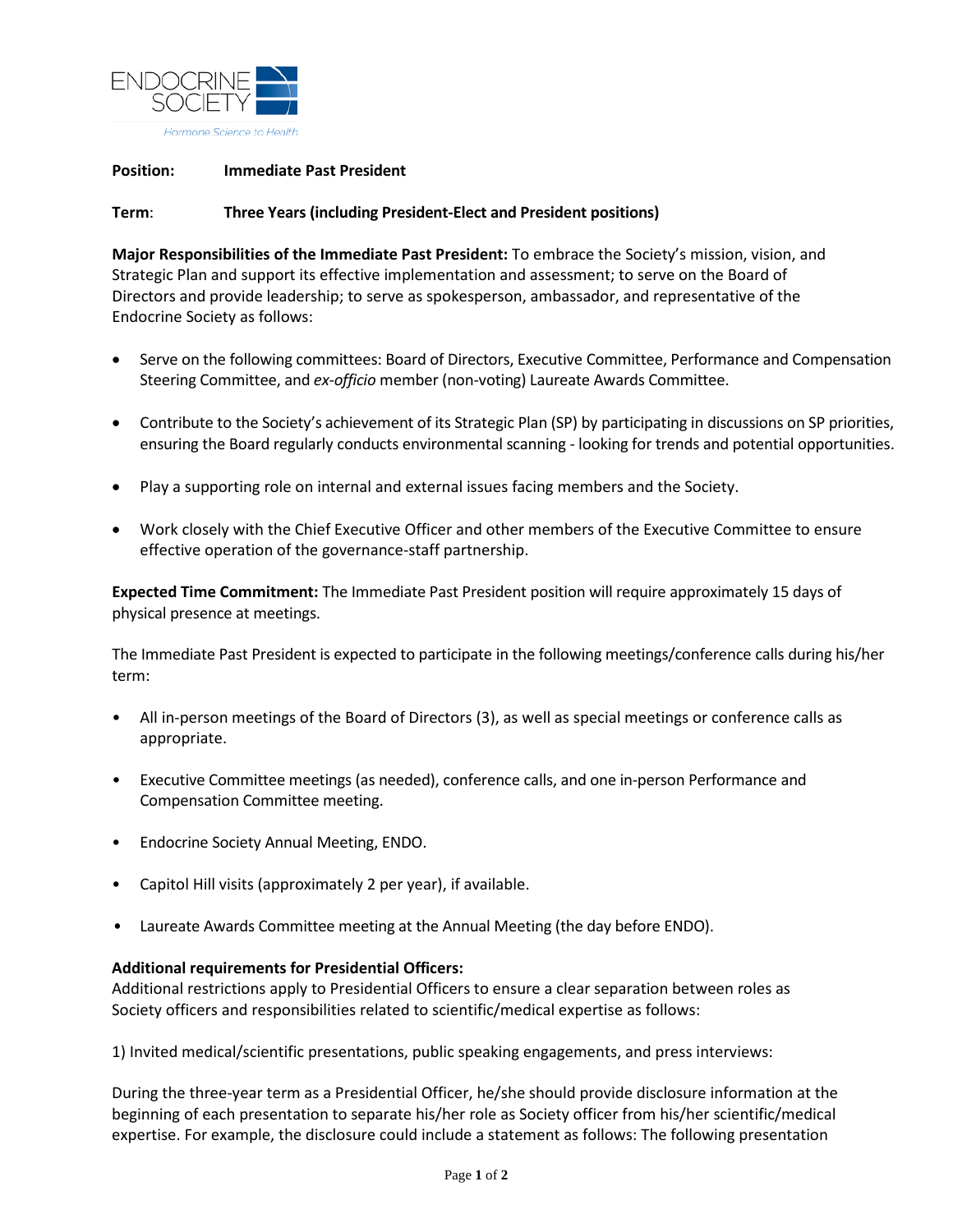represents my research/medical opinion and does not represent the views of the Endocrine Society in my role as President (or President-Elect or Immediate Past President as appropriate). If applicable the disclosure statement should include his/her current grant funding, membership on Advisory Boards, and relationships with Pharma. The content of the Presidential Officer's talk also should reflect the Officer's own work and expertise; however, presentations made in both US and international venues should abide by ACCME rules, and industry prepared slides (with or without a Pharma identification logo) should not be included in the presentations. Finally, in response to questions from the audience he/she also should clearly separate their role as Society Officer from their scientific/medical expertise.

2) Honoraria from commercial organizations including biomedical companies including Pharma:

During the three-year term corresponding to position as a Society presidential officer, honoraria should not be accepted from commercial organizations.

3) Presidential Officers who have relevant financial relationships with biomedical companies including Pharma (as described in ES disclosures statements) should anticipate that the ES leadership will work with the officer to develop a formal plan to address any apparent conflict of interest. For this reason, all nominees interested in being considered for the President-Elect position will be asked to submit their updated conflict of interest statement at the time they submit their nomination packet.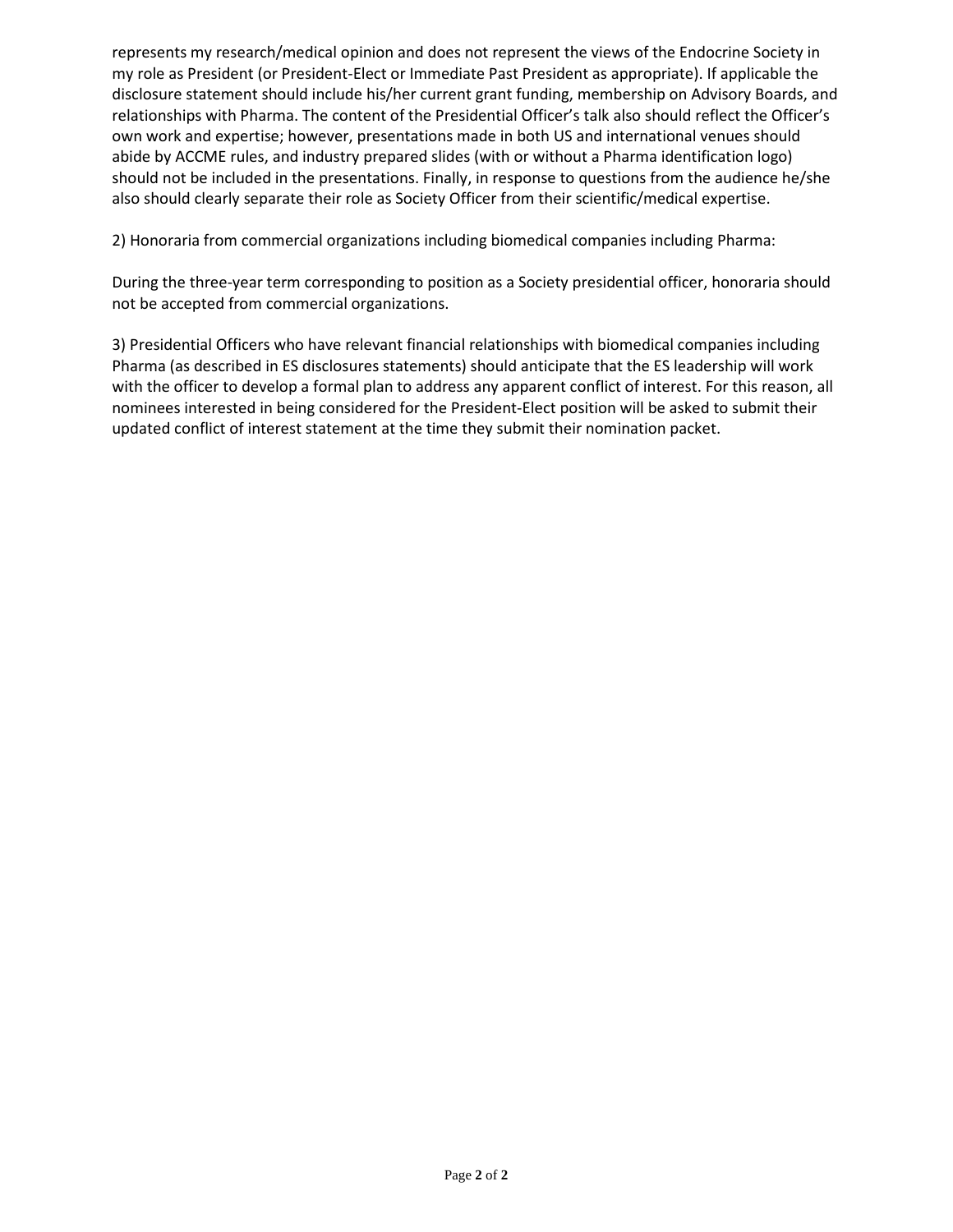<span id="page-7-0"></span>

### **Position: Early Career Representative to the Board of Directors**

**Term: Three Years**

### **Eligibility Criteria for Early Career Representatives:**

- Active member in good standing consecutively for the past five years.
- Recent experience serving on committees or task forces/working groups.
- Candidates must possess the following board-approved competencies that will support their responsibilities: organizational knowledge and stewardship; strategic thinking and leadership; communication; and collaboration.
- Candidate must have obtained a PhD or completed clinical specialization in the past 5 years or less.

#### **Major Responsibilities:**

To embrace the Society's mission, vision, and Strategic Plan and participate in their effective implementation and ongoing assessment; to provide the Board with the viewpoint of trainees and early faculty members.

- Participate in the development, implementation, monitoring, and support of the Society's Strategic Plan, business plan, and budget.
- Provide organizational oversight to all Society programs and committees, establish priorities, and periodically evaluate same.
- Contribute to the appointment of highly qualified and diverse members to the Nominating Committee, based on a systematic outreach process to identify prospective members via a Call for Nominations.
- Articulate the knowledge and talents needed on the Board so that the Nominating Committee is able to best fulfill its responsibility for selecting candidates for Society leadership positions.
- When asked by the President, serve as representative or ex-officio member of one or more committees and serve as member or chair of special task forces. Ensure that the committee(s) are informed of the Board's priorities and maintain communications between the committee(s) and the Board.
- Develop policies and procedures compatible with good business practice and the mission of the Society.
- Attend all meetings of the Board and task forces to which the member is appointed and actively participate in the decision-making process. Be well-informed about issues before the Society and the Board and support Board decisions.
- Evaluate the Board performance and monitor follow-up on actions taken at Board meetings.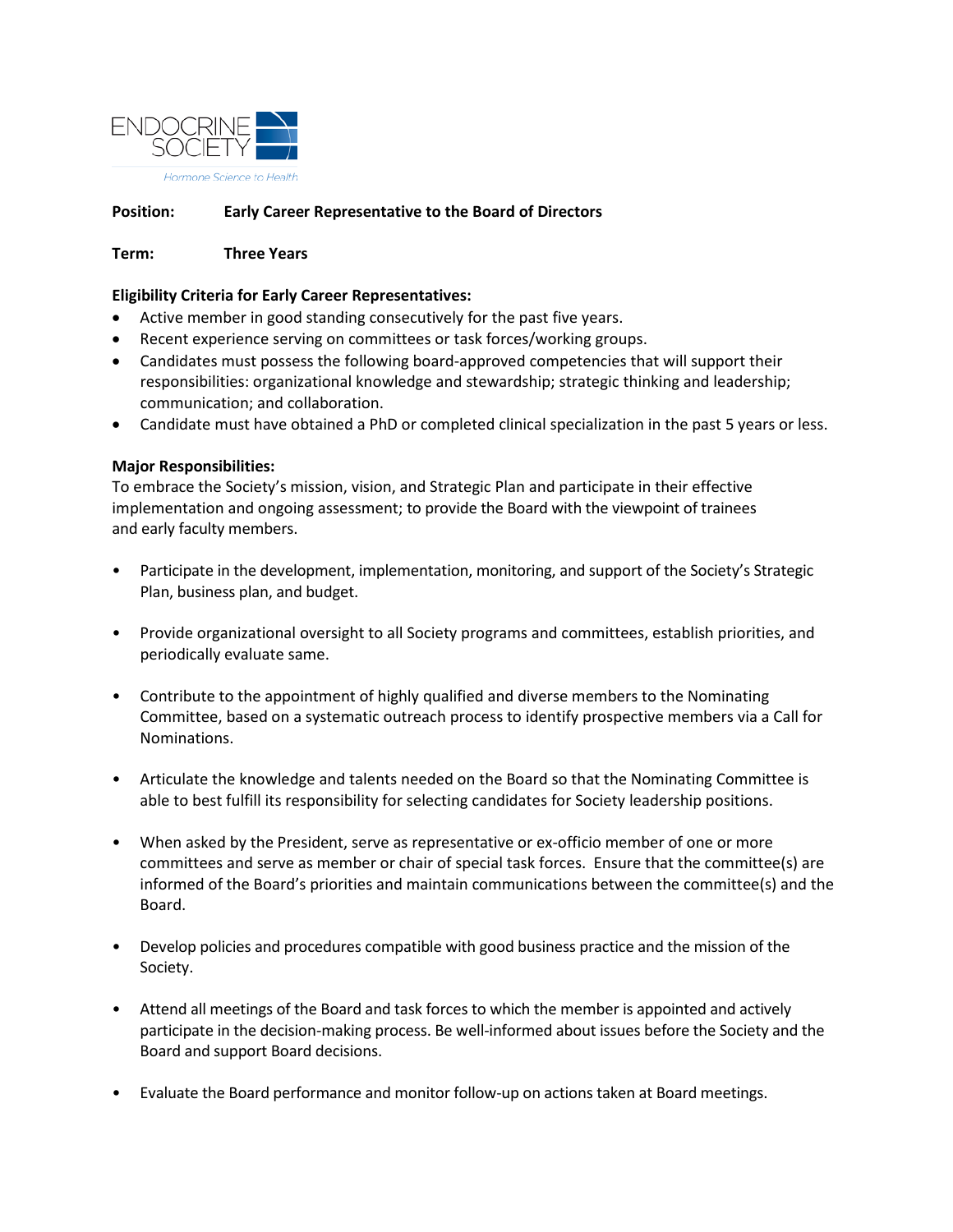**Expected Time Commitment:** Board members will be expected to attend all Board meetings and calls, and the Endocrine Society Annual Meeting. Attendance at these meetings will require approximately 12 days per year. Board members are also required to review all relevant materials in preparation for meetings.

#### **Board Representative to Committees**

**Term:** Coincides with term on the Board

### **Major Responsibilities:**

The Board Representative ensures that there is an open line of communication between the Board and the committee so that there is clarity of priorities and roles and responsibilities. Board Representatives should participate in committee discussions and contribute to its overall success.

- Understand the committee's goals and priorities and maintain regular communication with the Chair/Co-Chairs and Staff Representative to ensure that initiatives are linked to the Strategic Plan.
- Work with the Chair/Co-Chairs to facilitate environmental scanning discussions and bring those insights to the Board of Directors to help with identification of new opportunities and annual priorities.
- Contribute to assigned committee's program or initiatives development and evaluation by generating/reviewing materials, content, or curricula consistent with the group's charge and workplan, providing an unbiased perspective to discussions around enhancements and/or programs to potentially sunset.
- Be prepared and actively participate in all meetings and provide regular updates on Board of Directors initiatives at each meeting.
- Nurture relationships with other group members to strengthen the leadership pipeline and identify future chairs and Board of Directors members.

#### **Expected Time Commitment:**

Board Representatives are expected to participate (either in person or by conference call) in all meetings of the assigned committee as well as all scheduled conference call meetings between in person meetings.

Board Representatives are expected to take the time to become fully informed about the committee meetings' agendas as well as any items relevant to the assigned committee that are on the Board agenda.

Time commitment as Board Representative will typically take approximately four days per year above and beyond time spent as a Board member (if in person attendance at meetings is involved).

# **Appointment Process:**

The President-Elect, as part of the task of filling committee vacancies for his/her presidential year, will appoint Board Representatives to replace ones whose terms on the Board expire, typically from among